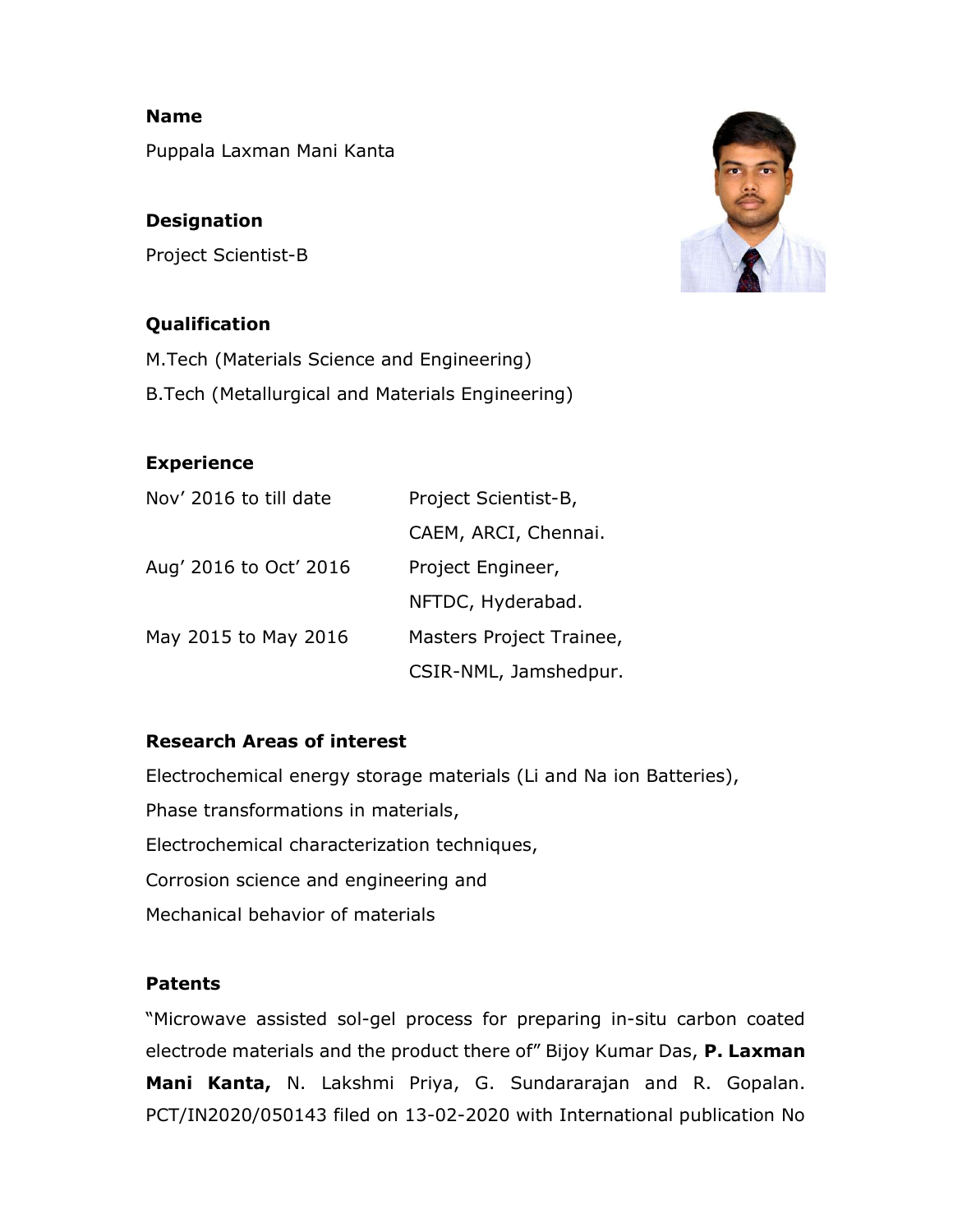- WO2020174487 dated on 03-09-2020, Indian application no - 201911008004, Korean application no - 10-2020-7025994, Japanese application no - 2020-550159.

#### Journal Publications

- 1. "Corrosion behavior of ultrafine-grained AA2024 aluminum alloy produced by cryorolling." P. Laxman Mani Kanta, V. C. Srivastava, K. Venkateswarlu, Sharma Paswan, B. Mahato, Goutam Das, K. Sivaprasad, and K. Gopala Krishna. International Journal of Minerals, Metallurgy, and Materials 24, no. 11 (2017): 1293-1305.
- 2. "Scalable synthesis and kinetic studies of carbon coated sodium titanate: A promising ultra-low voltage anode for sodium ion battery." **P. Laxman** Mani Kanta, M. Venkatesh, Satyesh Kumar Yadav, Bijoy Kumar Das and R. Gopalan. Transactions of Indian National Academy of Engineering 5, (2020): 475-483.

#### **Conferences**

- 1. Participated in "Prediction, Prevention and Post Analysis of Engineering Failures." workshop organized by Society of Failure analysis, Tiruchirappalli chapter in association with NIT Trichirappalli in 2014.
- 2. Attended 3rd National conference on Materials for Energy Conversion and Storage organized by IIT (BHU) Varanasi in association with Energy Science Society of India during October 18-20, 2018 to give oral presentation on "Carbon coated  $Na<sub>2</sub>Ti<sub>3</sub>O<sub>7</sub>$  as a potential anode for sodium ion batteries"
- 3. Presented a poster on "Development of sodium ion batteries for large scale grid energy storage applications" in Young Scientists Conference